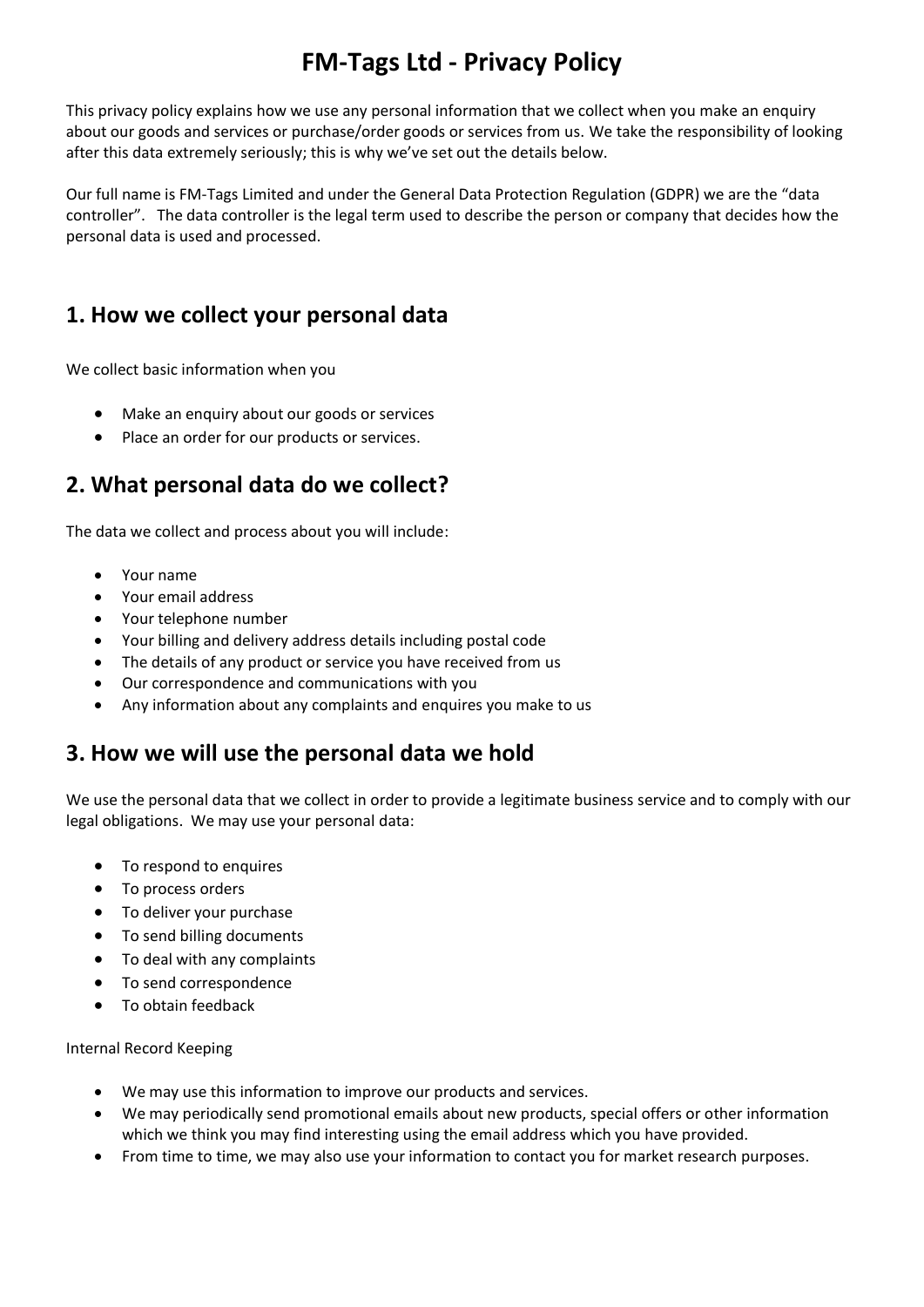# **4. Who we share your personal data with**

We may share your personal data if we have a legitimate reason to:

- In order to help get your purchases to you, such as delivery companies e.g. Royal Mail Postal Service, Royal Mail Click and Collect and various courier companies.
- For activities undertaken by our professional advisers e.g. our accountant, bank manager, accounting services

We only transfer your personal data to third party service providers when we can be sure that we can protect your privacy and rights. We only permit the use of information which is needed to carry out a specified service.

In some circumstances we may also need to provide your personal data to enable us to comply with legal, statutory or regulatory requirements. We will only do so when we have a legal obligation to provide personal information to the authorities and regulators to comply with the law.

We will not sell, distribute or lease your personal data with any third party.

We do not transfer data outside the European Economic Area (EEA).

### **4. How long do we keep your personal data for?**

We will only hold your personal data for

- As long as is necessary to fulfill the purposes for which it was collected
- As long as you have an account open
- For the requirements of our business

If reasonably necessary or required to meet legal or regulatory requirements, resolve disputes, prevent fraud and abuse, or enforce our terms and conditions, we may keep hold of some of your personal data, after you have closed your account or it is no longer needed to provide the service to you.

#### **5. Keeping your personal data secure**

We are committed to ensuring that your personal data is secure. In order to prevent a breach, we have put in place appropriate and reasonable measures to prevent personal data from being accidentally lost, or used or accessed in an unauthorised way. We limit access to your personal data to those employees, professionals and third parties that have a genuine business need.

We have procedures in place to deal with any suspected personal data security breach. We will notify you and any applicable regulator of a suspected breach where we are legally required to do so.

## **6. Your rights over your information**

Under the GDPR you have many rights over your personal data and how it is used. In summary, these include:

- Request access to your personal data we hold
- Request us to correct any mistakes in your information which we hold
- Request the erasure of your personal data concerning you in certain situations
- Object to the processing of your personal data
- The right to withdraw you consent, restrict or stop any promotional emails about new products, special offers or other information
- The right to withdraw your consent, restrict or stop any market research
- Request the transfer of your personal data, where this is technically feasible